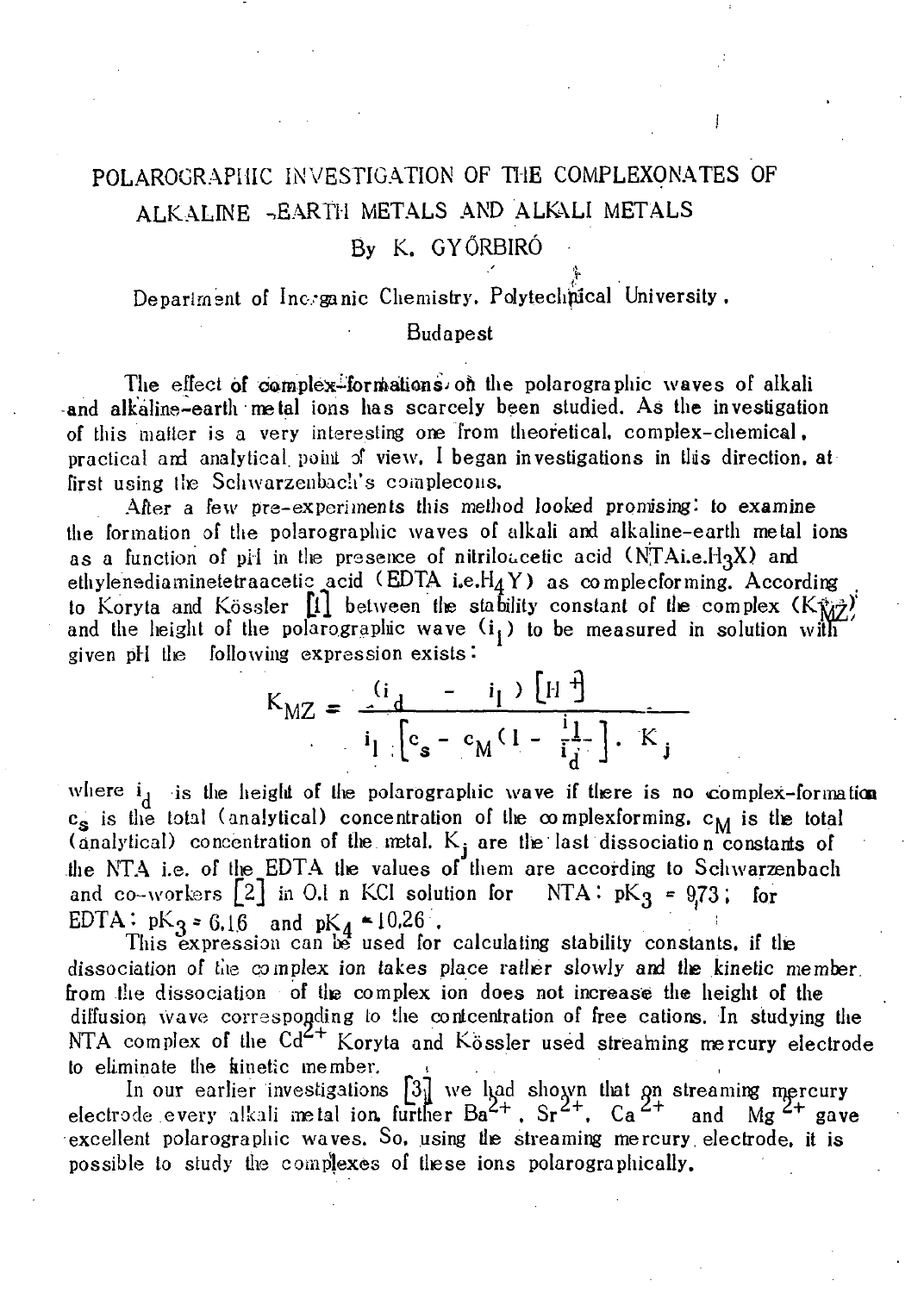### Experime ntal

The experiments were carried out with a modified streaming mercury electrode, described in a previous article  $\lceil 4 \rceil$  , the polarograms were registered with Radiometer polarograph Type PO 3.

As supporting electrolyte recrystallized  $[N(CH_3)_{4}]$ I was used in  $0.10 - 0.12$  concentration. The pH of the solutions were adjusted with 0.1 HCl or N(CH<sub>3</sub>) OH solution. The  $[N(CH_3)_4]$ OH solution was freed from carbonates with strongly basic anion exchange resin (Amberlite IRA-400). The investigated solutions contained the complexforming in  $100-5g$  mg/25 ml concentration and the alkali or alkaline-earth metal ion in  $1.6.10^{-3}$  concentration.

#### Results and Discussion

From some pre-experiments it was clear, that the constant pH of the solutions could not be secured by employing buffer-systems, because then a disturbing kinetic hydrogen wave exhibited in the nearly neutral or slightly acidic solutions.

If buffer-system is not used, the experimentally examined pH-region is confined to acid side by the appearance of the hydrogen wave according to the hydroxonium ion reduction. In the presence of NTA this was about  $\ddot{\cdot}$ .  $4.8 - 4.9$  pH, in the presence of EDTA about  $4.5$  pH, but this value depend on the concentration of the acid too. It is interesting that the EDTA gives about pH 5 a second wave too, which is probably in accordance with some non-<br>ionized proton reduction (e.g. to the  $[H_2 Y]$  + e  $\rightarrow [HY]^{3-}$  + H electrode process) and in the environment of the cathode it has not any essential influence on the pH either.



Fig. 1.

The variation of the strontium wave at various values of the pH in a solution containing NTA. Streaming mercury electrode, 0.1 m N(CH3) AJ.

Each curve starts at  $-1.5$  V.

|  | Curve 1: $0.8.10^{-3}$ m Sr <sup>2+</sup> , 0 i.m NTA<br>Curve 2: $0.8.10^{-3}$ m Sr <sub>2</sub> +, 2.09 m NTA pH = 5.8               |  |
|--|----------------------------------------------------------------------------------------------------------------------------------------|--|
|  |                                                                                                                                        |  |
|  | Curve 3. $0.8 \times 10^{-3}$ m $S^2 + .2.09$ m NTA pH = 6.6<br>Curve 4. $0.8 \times 10^{-3}$ m Sr <sup>2+</sup> . 2.09 m NTA pH = 7.0 |  |
|  |                                                                                                                                        |  |
|  | Curve 5. $0 \text{ m } \text{Sr}^{2+}$ . 2.09 m NTA                                                                                    |  |

67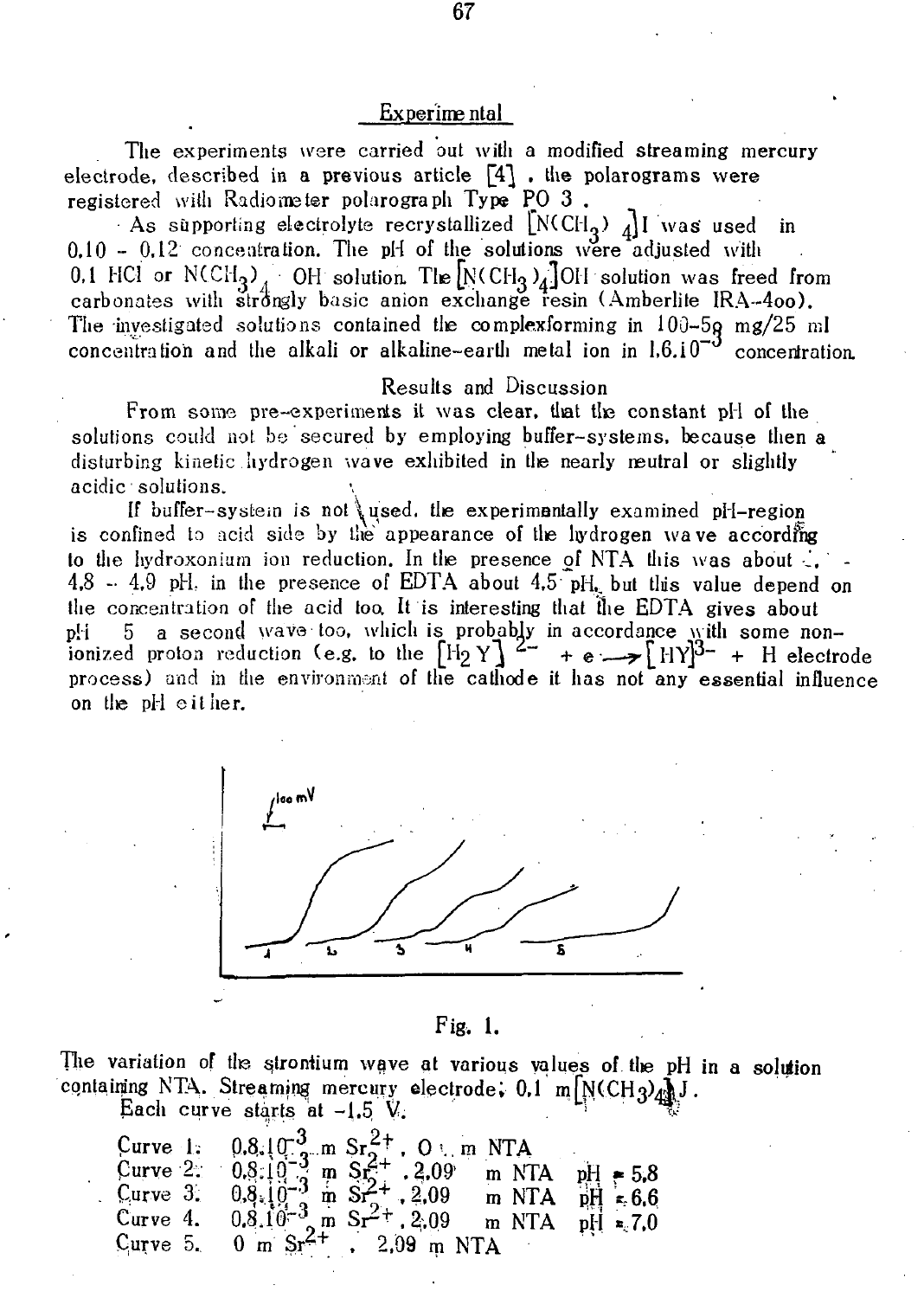$2.$ Figure 1, shows the changing of the  $Sr^{2+}$  wave at different pH in solution containing NTA.

|  |  |  |         |                                                           | Table I, shows the data obtained by the polarographic examination of the |  |
|--|--|--|---------|-----------------------------------------------------------|--------------------------------------------------------------------------|--|
|  |  |  |         | NTA and EDTA complexes of some alkaline-earth metal ions. |                                                                          |  |
|  |  |  | Table 1 |                                                           |                                                                          |  |

| Examined<br>system                      | Concentration<br>of the complex-<br>forming | pl-I | η<br>$\overline{\mathsf{b}}^{\mathsf{r}}$ | log<br>MZ<br>measured: | $log K_{MC}$<br>in literature |
|-----------------------------------------|---------------------------------------------|------|-------------------------------------------|------------------------|-------------------------------|
| $sr^{2+}$ -NTA                          | $2,09,10^{-2}$                              | 5,0  | 0,843                                     | 5,68                   | 4,98                          |
|                                         |                                             | 5,8  | 0.448                                     | 5.71                   |                               |
|                                         |                                             | 6,6  | 0,256                                     | 5,28                   |                               |
|                                         |                                             | 7,0  | 0.184                                     | 5,07                   |                               |
| ${Mg}^{2+}$ -EDTA 6.85.10 <sup>-3</sup> |                                             | 4.15 | 0.442                                     | 10,46                  | 8,69                          |
|                                         |                                             | 4,35 | 0.209                                     | 10.50                  |                               |
| $Mg^{2+}$ -NTA                          | $2,09.10^{-2}$                              | 4,95 | 0.50                                      | 6,47                   | $5.41 -$                      |
| $Ba^{2+} - EDJA$                        | $1.37.10^{-2}$                              | 5,5  | 0,148                                     | 8,08                   | 7,76                          |

According to the data of tie table the disturbing effect from the accidental unnegligible velocity of the complex-dissociation cannot be noticed, though we want to clear the latter factor by further examinations perhaps with dropping mercury electrode. So it will be possible to study the dissociation velocity constants  $[6]$ with polarographic measurerements.

It is also remarkable that tie appearence of tie second wave according to the reduction of the complex ion could not be noticed in eitler of the cases examined. The explanation of this is that the MeY  $4-$  i.e. MeX- negative charged ions cannot be in contact with a cathode of strongly negative potential  $\lceil 7 \rceil$ 

Among the alkali metals the  $Li^{+}$  ion forms the steadiest complex with NTA and EDTA. But polarograplucally in the letter experimental circumstances (using streaming mercury electrode in aqueous solution at  $10^{-2}$  m complexforming concentration) the lowering of the height of the  $Li<sup>+</sup>$  wave could not be noticed up to pH = 10. This phenomenon can be explained by the fact that the  $Li<sup>+</sup>$  complex dissociates with great velocity.

But if tie composition of tie medium is clanged so tliat it should be favourable to tie forrration of a complex, tie existence of alkali metal complex can be polarogra phically demonstrated. So in 50 % aqueous alcoholic solution of  $0.25$  m  $[N(\text{CH}_3) \ 4]\text{OH}$  + 0.25 m (N(CH<sub>3</sub>)  $_4$ )  $_2$  H<sub>2</sub>Y a t  $4.10^{-3}$  n Na<sup>+</sup>-ion concentration an oscillopolarographic  $\frac{qX}{r}$  - V curve could be made (Fig. 2.), on the cathode